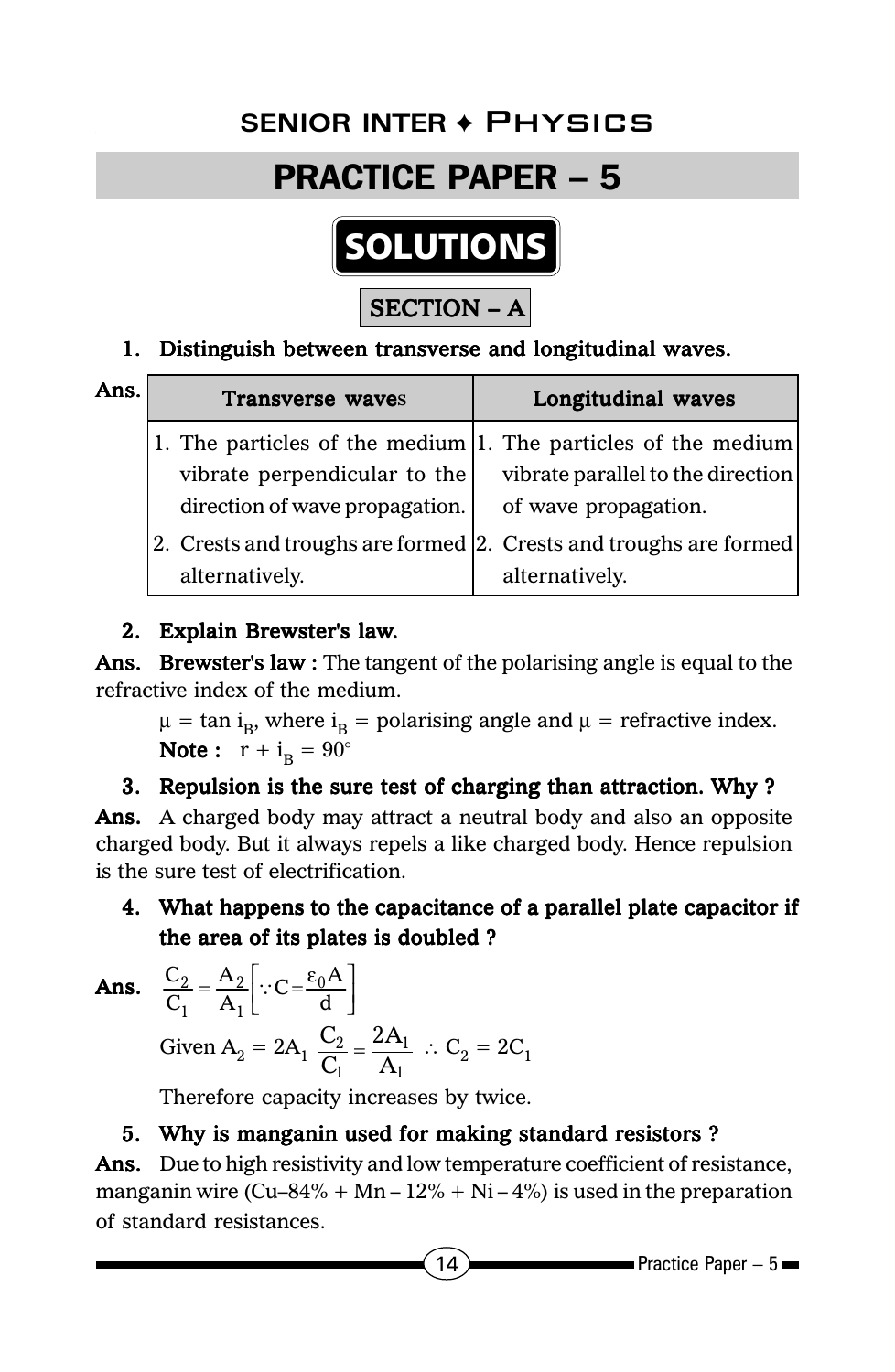### 6. Define magnetic declination.

Ans. Magnetic Declinatin  $(D)$ : The angle between the true geographic north and the north shown by a compass needle is called magnetic declination or simply declination (D).



### 7. State Faraday's law of electromagnetic induction.

Ans. "Magnitude of induced e.m.f is directly proportional to the rate of change of magnetic flux"

$$
\epsilon \propto \, \frac{d\varphi}{dt}
$$

8. A transformer converts 200 V ac into 2000 V ac. Calculate the number of turns in the secondary if the primary has 10 turns.

**Ans.** 
$$
\frac{V_s}{V_p} = \frac{N_s}{N_p}
$$
  
\n $V_p = 200V, V_s = 2000V, N_p = 10$   
\n $N_s = \frac{V_s}{V_p} \times N_p = \frac{2000}{200} \times 10 \text{ ; } N_s = 100.$ 

#### 9. Give two uses of infrared rays.

- Ans. i) Infrared rays are used for producing dehydrated fruits.
	- ii) They are used in the secret writings on the ancient walls.
	- iii) They are used in green houses to keep the plants warm.

### 10. What is "World Wide Web" (WWW) ?

Ans. Tern Berners -Lee invented the World Wide Web.

It is an encyclopedia of knowledge accessible to every one round the clock through out the year.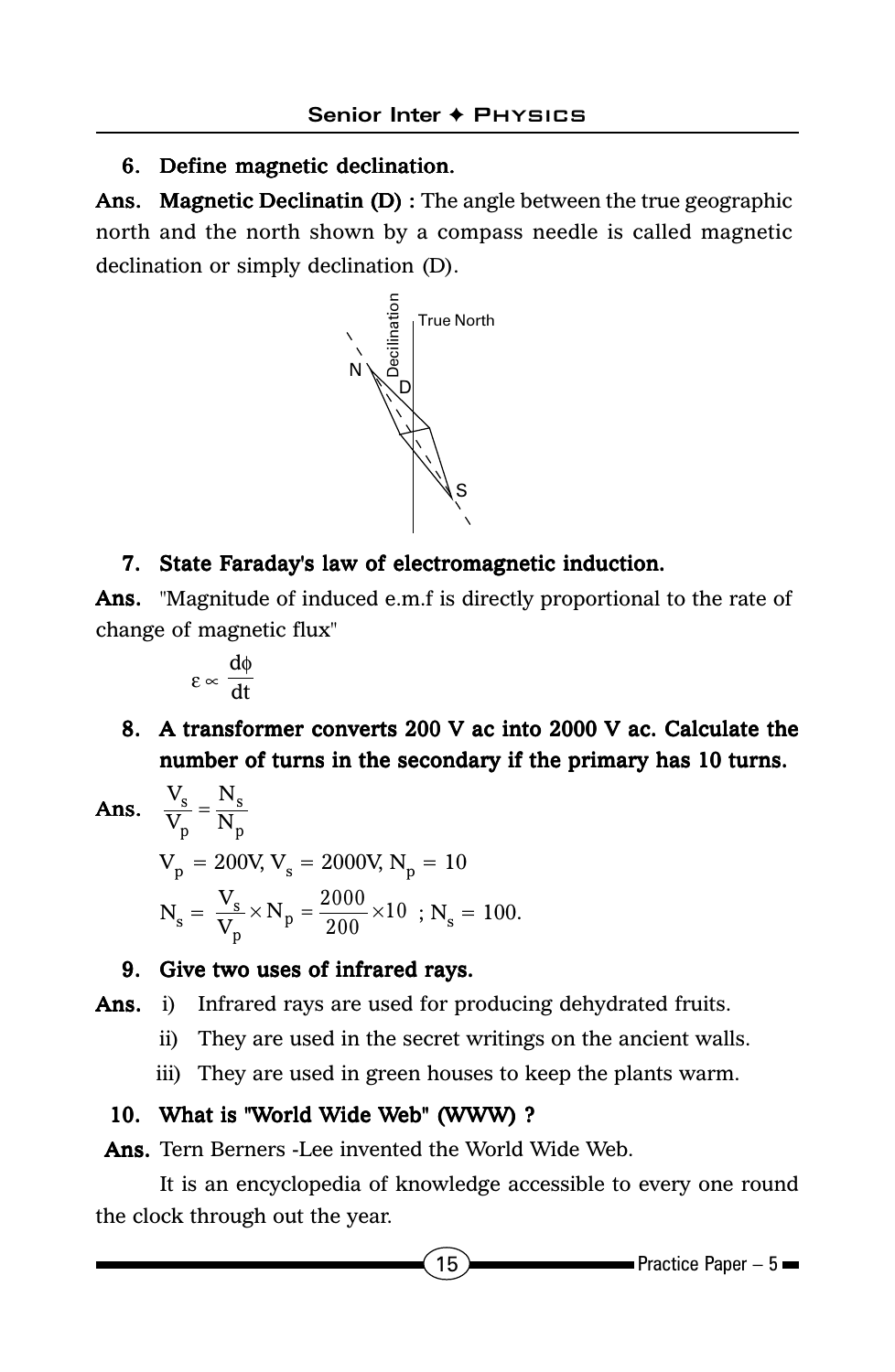### SECTION – B

### 11. Define critical angle. Explain total internal reflection using a neat diagram.

#### Ans. Critical angle :

When light ray travelling from denser medium to rarer medium, then the angle of incidence for which angle of refraction in air is 90° is called critical angle.

$$
C=\text{sin}^{-1}\left(\frac{1}{\mu}\right)
$$

#### Total internal reflection :

When a light ray travels from denser to rarer medium, the angle of incidence is greater than the critical angle, then it reflects into the same medium is called total internal reflection.



Explanation : Consider an object in the denser medium. A ray OA incident on XY bends away from the normal. As the angle of incidence is increased, the angle of refraction goes on increasing. For certain angle of incidence, the refracted ray parallel to XY surface  $(r = 90^{\circ})$ 

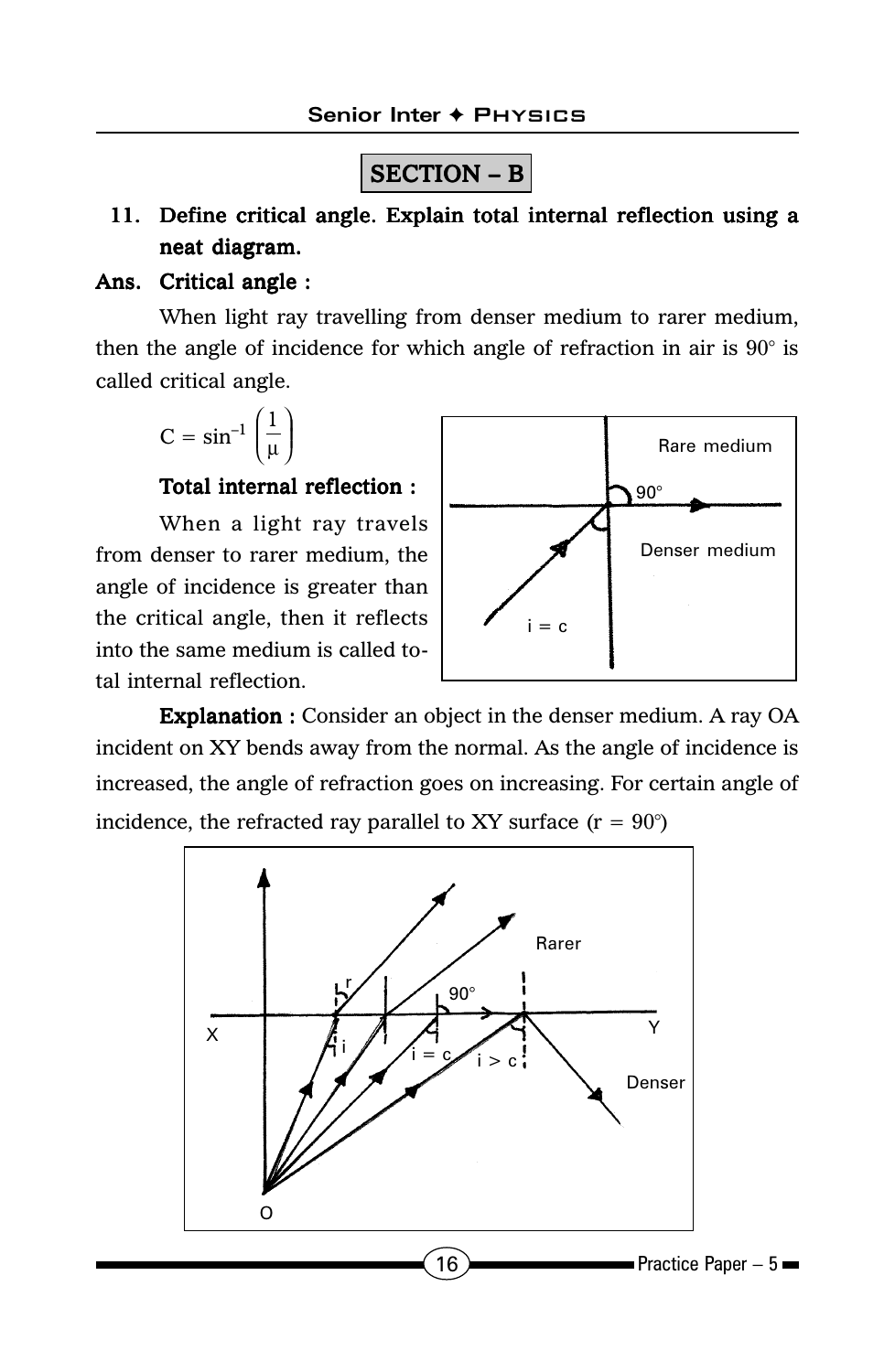When the angle of incidence is further increased, the ray is not refracted but is totally reflected back in the denser medium. This phenomenon is called total internal reflection.

12. State Gauss's law in electrostatics and explain its importance.

Ans. Gauss's law : The total electric flux through any closed surface is

equal to  $\frac{1}{\epsilon_0}$  $\frac{1}{1}$  times the net charge enclosed by the surface.

> Total electric flux,  $\mathbf{s}$   $\epsilon_0$  $\phi = \oint \vec{E} \cdot d\vec{s} = \frac{q}{\epsilon_0}$

Here q is the total charge enclosed by the surface 'S',  $\phi$  represents surface integral of the closed surface.

#### Importance :

- 1) Gauss's law is very useful in calculating the electric field in case of problems where it is possible to construct a closed surface. Such surface is called Gaussian surface.
- 2) Gauss's law is true for any closed surface, no matter what its shape or size.
- 3) Symmetric considerations in many problems make the application of Gauss's law much easier.
- 13. Derive an expression for the capacitance of a parallel plate capacitor.

#### Ans. Expression for the capacitance of a parallel plate capacitor :

- 1) P and Q are two parallel plates of a capacitor separated by a distance of d.
- 2) The area of each plate is A. The plate p is charged and Q is earth connected.
- 3) The charge on  $P$  is  $+$  q and surface charge density of charge =  $\sigma$

∴ q = Aσ

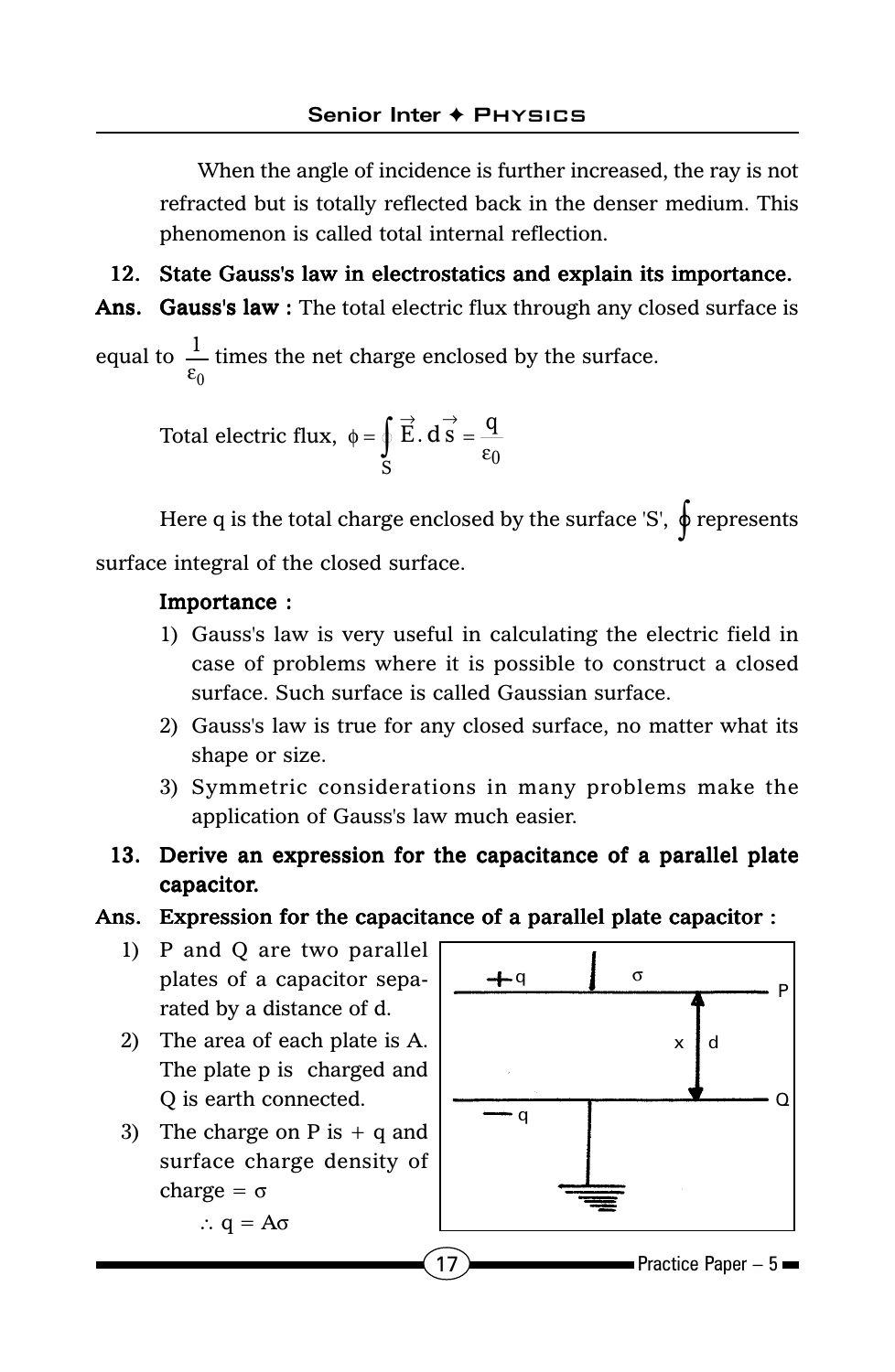- 4) The electric intensity at point x,  $E = \frac{1}{\epsilon_0}$ σ
- 5) Potential difference between the plates P and Q,

$$
V = \int dV = \int_{d}^{0} -Edx = \int_{d}^{0} \frac{-\sigma}{\epsilon_0} dx = \frac{\sigma d}{\epsilon_0}
$$

6) Capacitance of the capacitor  $C = \frac{Q}{V} = \frac{1}{\sigma d} = \frac{C_0 I^2}{d}$  Farads  $\frac{\sigma}{d} = \frac{\epsilon_0 A}{d}$  $\frac{Q}{V} = \frac{A}{\sigma}$  $\frac{Q}{V} = \frac{A\sigma}{\sigma d} = \frac{\epsilon_0 A}{d}$ Farads (In air) ε

Note : Capacity of a capacitor for with dielectric medium is C =  $d-t+\frac{t}{k}$  $\vert d - t +$ ε  $d-t+\frac{t}{k}$  $\frac{0^{\frac{A}{1-\lambda}}}$  Farads.

### 14. State Kirchoff's law for an electrical network. Using these laws deduce the condition for balance in a Wheatstone bridge.

Ans. 1) Kirchhoff's first law (Junction rule or KCL) : The algebraic sum of the currents at any junction is zero. ∴  $\Sigma I = 0$ 

#### (or)

The sum of the currents flowing towards a junction is equal to the sum of currents away from the junction.

2) Kirchhoff's second law (Loop rule or  $KVL$ ) : The algebraic sum of potential around any closed loop is zero.

∴  $\Sigma$ (IR) +  $\Sigma$ E = 0

Wheatstone bridge : Wheatstone's bridge circuit consists of four resistances  $R_1, R_2, R_3$  and  $R_4$  are connected to form a closed path. A cell of emf  $\epsilon$  is connected between the point A and C and a galvanometer is connected between the points B and D as shown in fig. The current through the various branches are indicated in the figure. The current through the galvanometer is  $I_g$  and the resistance of the galvanometer is G.

Applying Kirchhoff's first law

at the junction D,  $I_1 - I_3 - I_g = 0$  ..... (1) at the junction B,  $I_2 + I_g - I_4 = 0$  ..... (2)

⇒ Applying Kirchhoff's second law to the closed path ADBA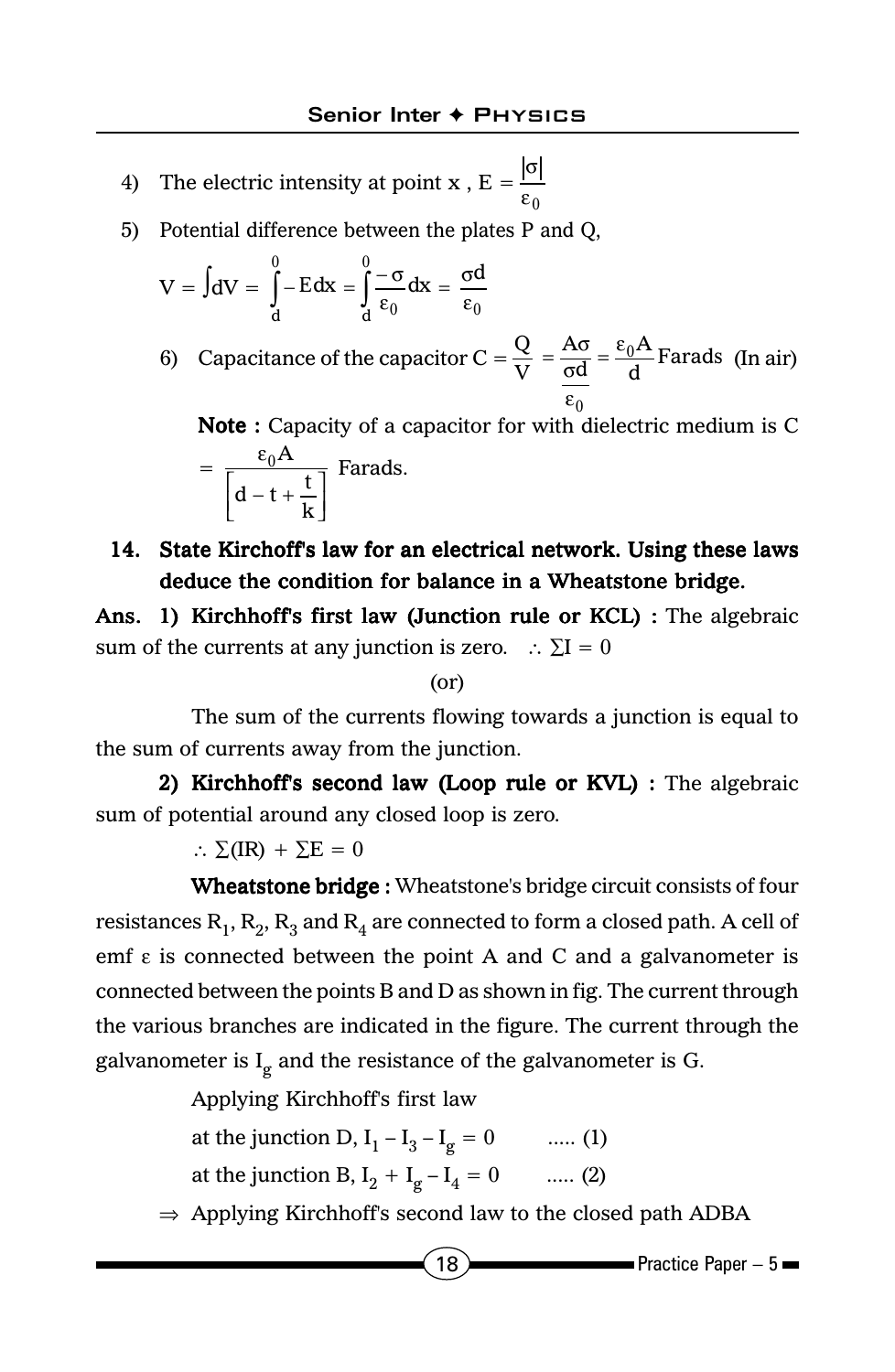

 $\Rightarrow$  I<sub>3</sub>R<sub>3</sub> – I<sub>g</sub>G = I<sub>4</sub>R<sub>4</sub>

⇒ When the galvanometer shows zero deflection the points D and B are at the same potential so  $I_g = 0$ .

Substituting this value in (1), (2), (3) and (4).

 $19$  Practice Paper – 5  $I_1 = I_3$  $_1 = I_3$  – (5)  $I_2 = I_4$  (6)  $I_1R_1 = I_2R_2$  - (7)  $I_3R_3 = I_4R_4$  - (8) ⇒ Dividing (7) by (8)  $\frac{I_1R_1}{I_3R_3} = \frac{I_2R_2}{I_4R_4}$  ⇒  $\frac{R_1}{R_3} = \frac{R_2}{R_1}$ 3  $\mathbf{1}$  $4^{\mathbf{N}}4$  $2^{\mathbf{N}}2$  $3\mathbf{N}3$  $1^{\mathbf{N}}1$ R R R R  ${\rm I_4R}$  ${\rm I_2R}$  $\frac{I_1R_1}{I_3R_3} = \frac{I_2R_2}{I_4R_4} \Rightarrow \frac{R_1}{R_3} = \frac{R_2}{R_1}$  [:  $I_1 = I_3 \& I_2 = I_4$ ] ∴ Wheatstone's Bridge principle :  $\mathbf{1}$  $R_4 = R_3 \times \frac{R_2}{R_1}$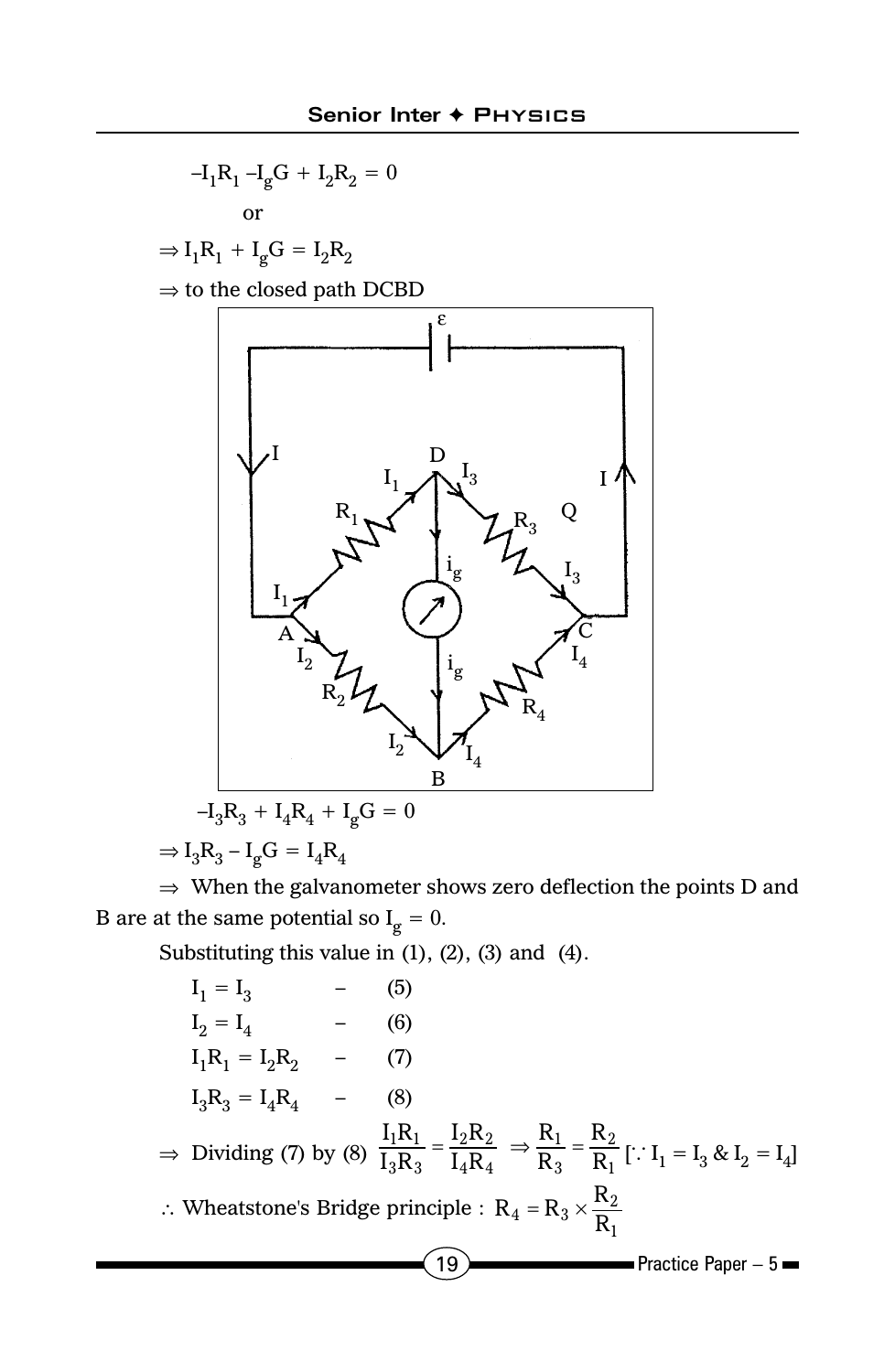### 15. Describe the ways in which Eddy currents are used to advantage.

Ans. Eddy currents are used to advantage in

i) Magnetic braking in trains  $: A$  strong magnetic field is applied across the metallic drum rotating with the axle of the electric train. Thus large eddy currents are produced in the metallic drum. These currents oppose the motion of the drum and hence the axle of the train which ultimately makes the train come to rest.

ii) Induction Motor : Eddy currents are used to rotate the short circuited rotor of an induction motor. Ceiling fans are also induction motors which run on single phase alternating current.

iii) Electromagnetic damping : Certain galvanometers have a fixed core made of non magnetic metallic material. When the coil oscillates, the eddy currents generated in the core oppose the motion and bring the coil to rest quickly.

iv) Induction furnace: Induction furnace can be used to produce high temperatures and can be utilised to prepare alloys, by melting the constituent metals. A high frequency alternating current is passed through a coil. The eddy currents generated in the metals produce high temperatures sufficient to melt it.

v) Analogue energy meters : Concept of eddy currents is used in energy meters to record the consumption of electricity. Aluminium disc used in these meters get induced due to varying magnetic field. It rotates due to eddy currents produced in it.

### 16. What is the (a)momentum (b) speed (c) de Broglie wave length of an electron with kinetic energy of 120 eV.

**Sol.** Given, KE = 120 eV; m =  $9.1 \times 10^{-3}$  kg; e =  $1.6 \times 10^{-19}$  c

**a)** 
$$
P = \sqrt{2m(KE)} = \sqrt{2 \times 9.1 \times 10^{-31} \times (120 \times 1.6 \times 10^{-19})}
$$
  
\n $\therefore P = 5.91 \times 10^{-24} \text{ kg} - \text{m/s}$ 

**b)** 
$$
v = {p \over m} = {5.91 \times 10^{-24} \over 9.1 \times 10^{-31}} = 6.5 \times 10^6
$$

c) 
$$
\lambda = \frac{12.27}{\sqrt{V}} \text{ Å} = \frac{12.27}{\sqrt{120}} \text{ Å} = 0.112 \times 10^{-9} \text{ m} \therefore \lambda = 0.112 \text{ nm}.
$$

m/s

$$
\left[ 20 \right]
$$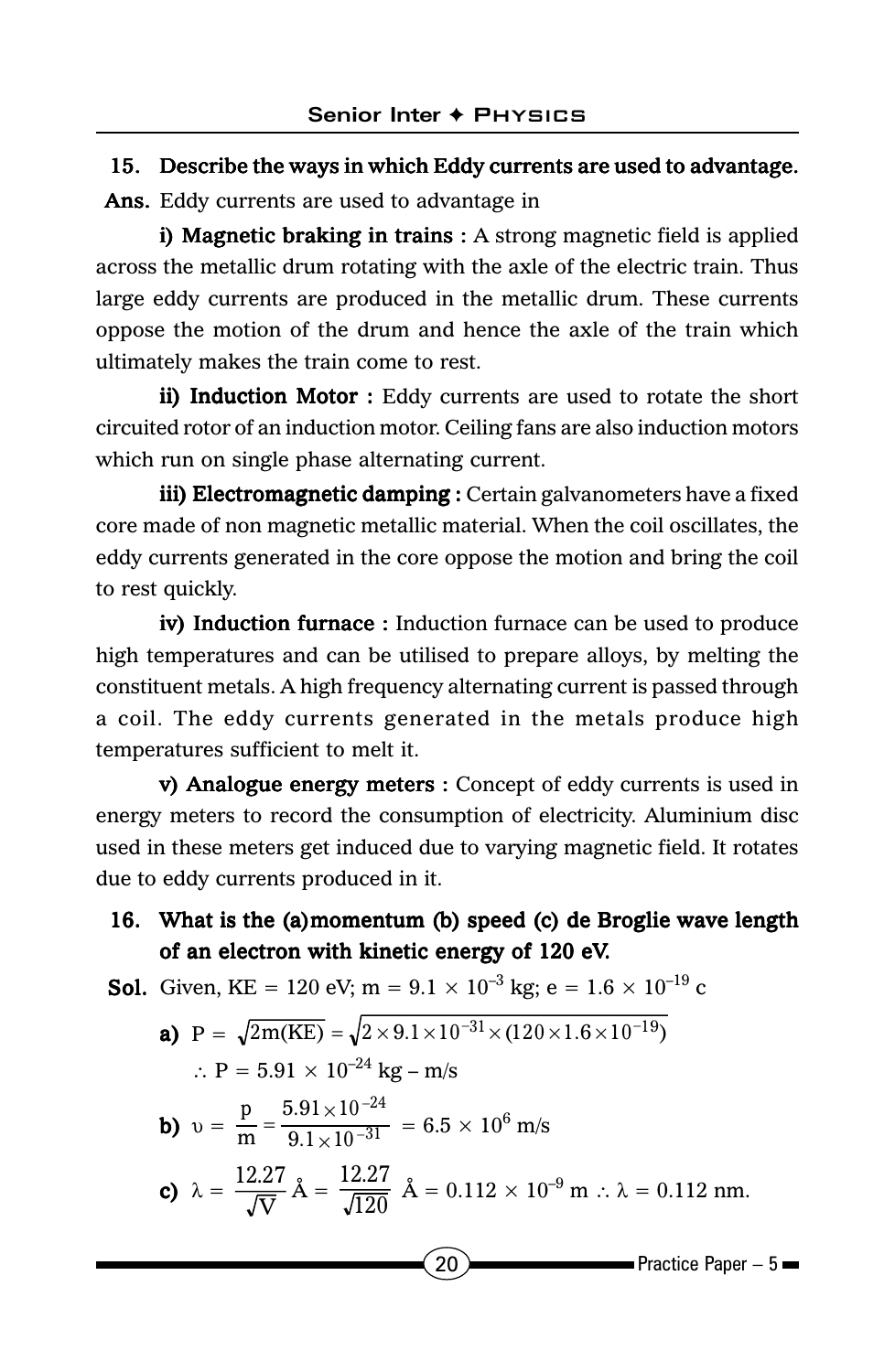### 17. Distinguish between nuclear fission and nuclear fusion. Ans.

| <b>Nuclear fission</b>                                                                                                | <b>Nuclear fusion</b>                                                                                            |
|-----------------------------------------------------------------------------------------------------------------------|------------------------------------------------------------------------------------------------------------------|
| 1. In this process heavy nucleus is<br>divided into two fragments<br>along with few neutrons.                         | 1. In this process lighter nuclei<br>will join together to produce<br>heavy nucleus.                             |
| 2. These reactions will takes place<br>even at room temperature.                                                      | 2. These reactions will takes place<br>at very high temperature such<br>as $10^6$ °C.                            |
| 3. To start fission atleast one<br>thermal neutron from out side<br>is compulsory.                                    | 3. No necessary of external<br>neutrons.                                                                         |
| 4. Energy released per unit mass<br>of participants is less.                                                          | 4. Energy released per unit mass<br>of participants is high. Nearly<br>seven time more than fission<br>reaction. |
| 5. In this process neutrons are<br>liberated.                                                                         | 5. In this process positrons are<br>liberated.                                                                   |
| 6. This reaction can be controlled.<br><b>Ex</b> : Nuclear reactor.                                                   | 6. There is no control on fusion<br>reaction.                                                                    |
| 7. Atom bomb works on principle.<br>of fission reaction.                                                              | 7. Hydrogen bomb works on the<br>principle of fusion reaction.                                                   |
| 8. The energy released in fission<br>can be used for peaceful pur-<br>pose.<br><b>Ex</b> : Nuclear reactor and Atomic | 8. The energy released in fusion<br>cannot be used for peaceful<br>purpose.                                      |
| power stations.                                                                                                       |                                                                                                                  |

#### 18. What is Zener diode ? Explain how it is used as voltage regulator.

Ans. Zener diode : Zener diode is a heavily doped germanium (or) silicon p-n junction diode. It works on reverse bias break down region.

The circuit symbol of zener diode is shown in figure.

21  $\rightarrow$  Practice Paper – 5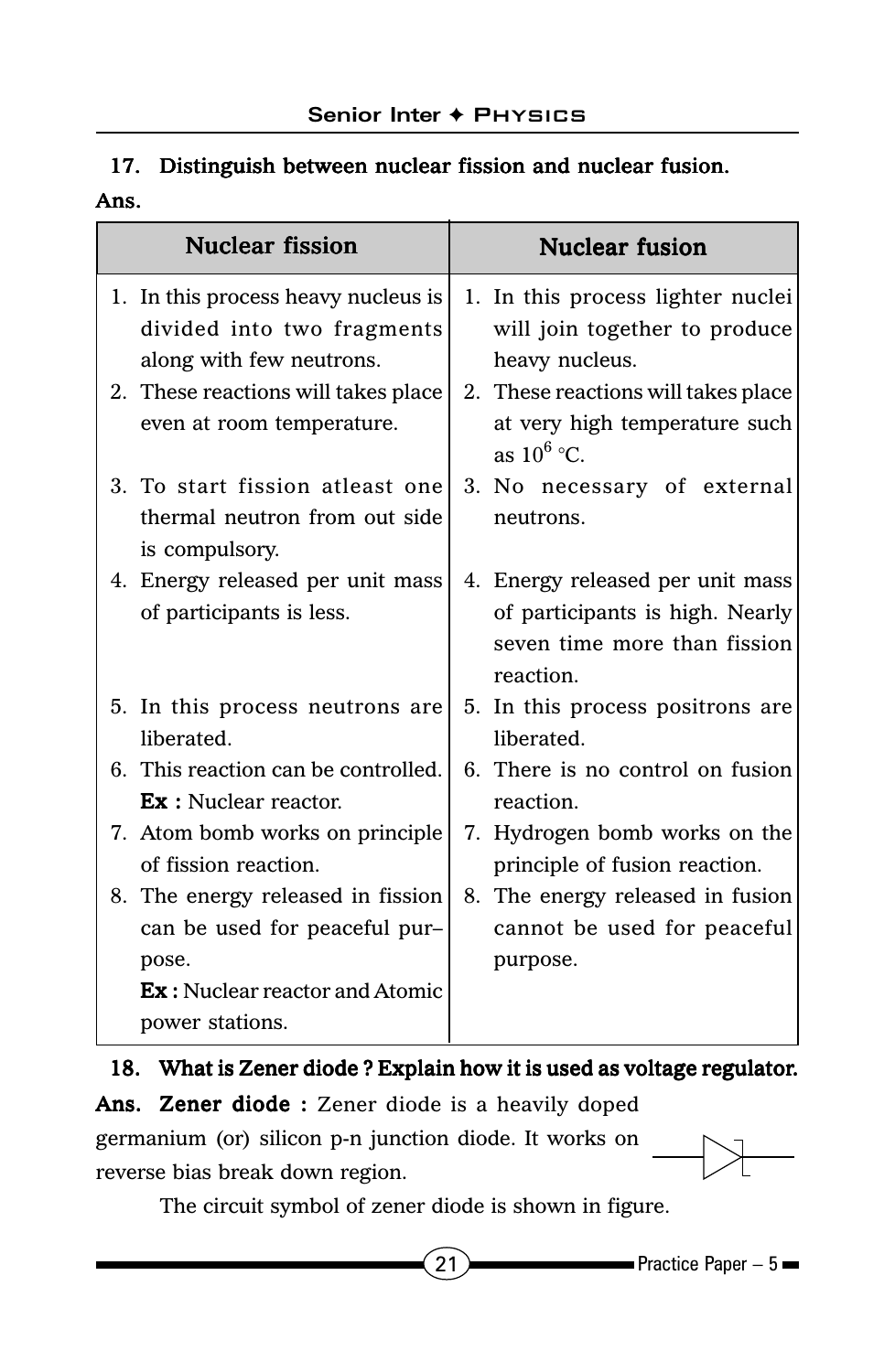Zener diode can be used as a voltage regulator. In general zener diode is connected in reverse bias in the circuits.



- i) The zener diode is connected to a battery, through a resistance R. The battery reverse biases the zener diode.
- ii) The load resistance  $R<sub>L</sub>$  is connected across the terminals of the zener diode.
- iii) The value of R is selected in such away that in the absence of load  $R_{\rm r}$  maximum safe current flows in the diode.
- iv) Now consider that load is connected across the diode. The load draws a current.
- v) The current through the diode falls by the same amount but the voltage drops across the load remains constant.
- vi) The series resistance R absorbs the output voltage fluctuations, so as to maintain constant voltage across the load.
- vii) The voltage across the zener diode remains constant even if the load  $R_L$  varies.

Thus, zener diode works as voltage regulator.

viii) If I is the input current,  $I_z$  and  $I_l$  are zener and load currents.

 $I = I_z + I_t$ ;  $V_{in} = IR + V_z$ But  $V_{\text{out}} = V_Z$ ∴  $V_{\text{out}} = V_{\text{in}} - IR$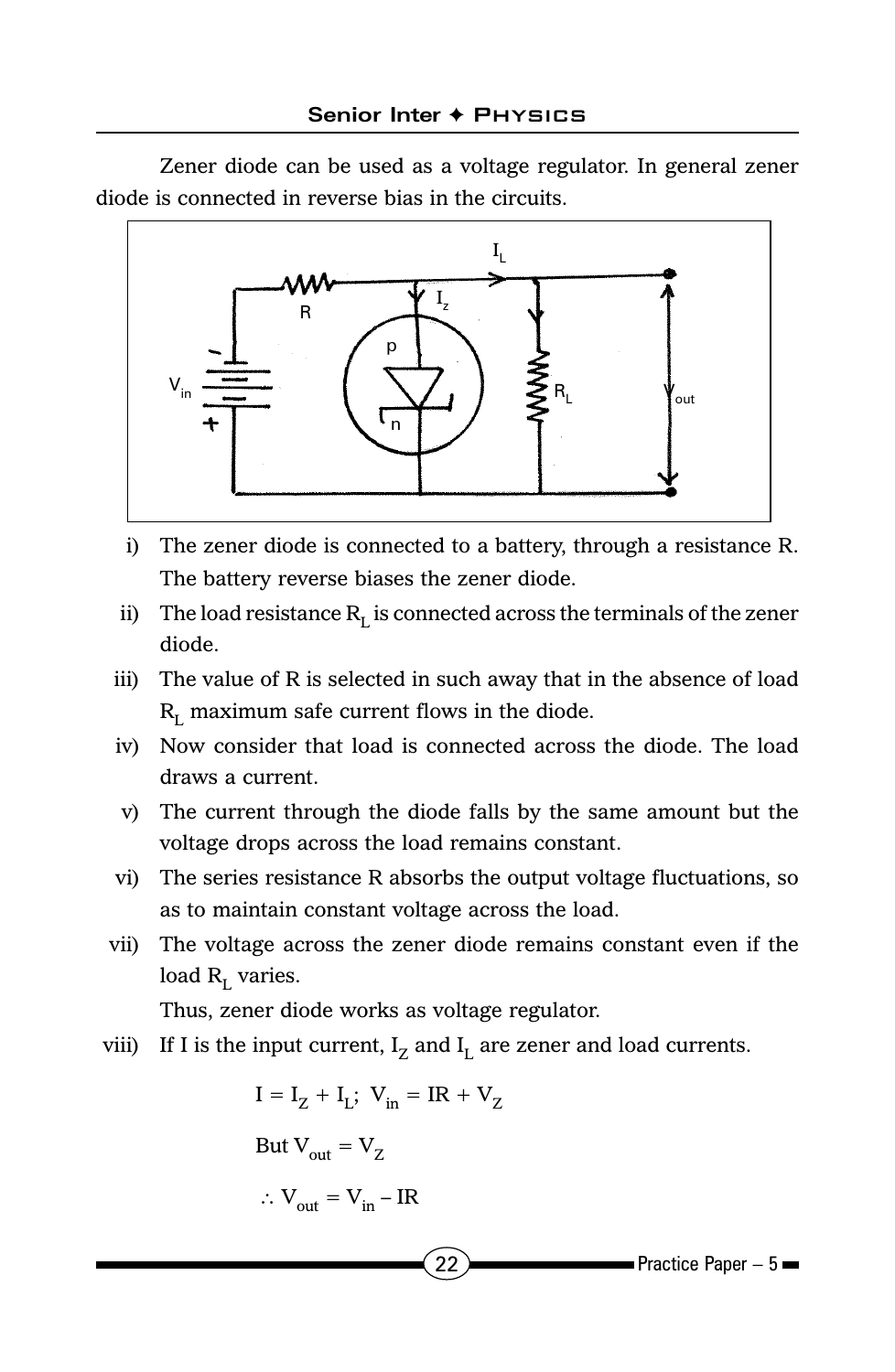## SECTION – C

19. Explain the formation of stationary waves in stretched strings and hence deduce the laws of transverse wave in stretched strings.

A string has a length of 0.4 m and a mass of 0.16 g. If the tension in the string is 70 N. What are the three lowest frequencies it produces when plucked ?

Ans. A string is a metal wire whose length is large when compared to its thickness. A stretched string is fixed at both ends, when it is plucked at mid point, two reflected waves of same amplitude and frequency at the ends are travelling in opposite direction and overlap along the length. Then the resultant waves are known as the standing waves (or) stationary waves.

Let two transverse progressive waves of same amplitude a, wave length  $\lambda$  and frequency 'v', travelling in opposite direction be given by

> $y_1 = a \sin (kx - \omega t)$  and  $y_2 = -a \sin (kx + \omega t)$ where  $\omega = 2\pi v$  and  $k = \frac{2\pi}{\lambda}$

The resultant wave is given by  $y = y_1 + y_2$ 

 $y = a \sin (kx - \omega t) - a \sin (kx + \omega t)$ 

 $y = (2a \sin kx) \cos \omega t$ 

2a sin  $kx =$  Amplitude of resultant wave.

It depend on 'kx'. If  $x = 0$ ,  $\frac{\lambda}{2}$ ,  $\frac{2\lambda}{2}$ ,  $\frac{3\lambda}{2}$  ...... etc, the amplitude = zero These positions are known as "Nodes"

If 
$$
x = \frac{\lambda}{4}, \frac{3\lambda}{4}, \frac{5\lambda}{4}
$$
 ...... etc, the amplitude = maximum (2a).

These positions are called "Antinodes"

Formation of stationary waves : A stretched string can be vibrate in different frequencies and form stationary wave. This mode of vibrations are known as Harmonics.

If it vibrates in one segment, which known as 'Fundamental Harmonic'. The Higher Harmonics are called the overtones.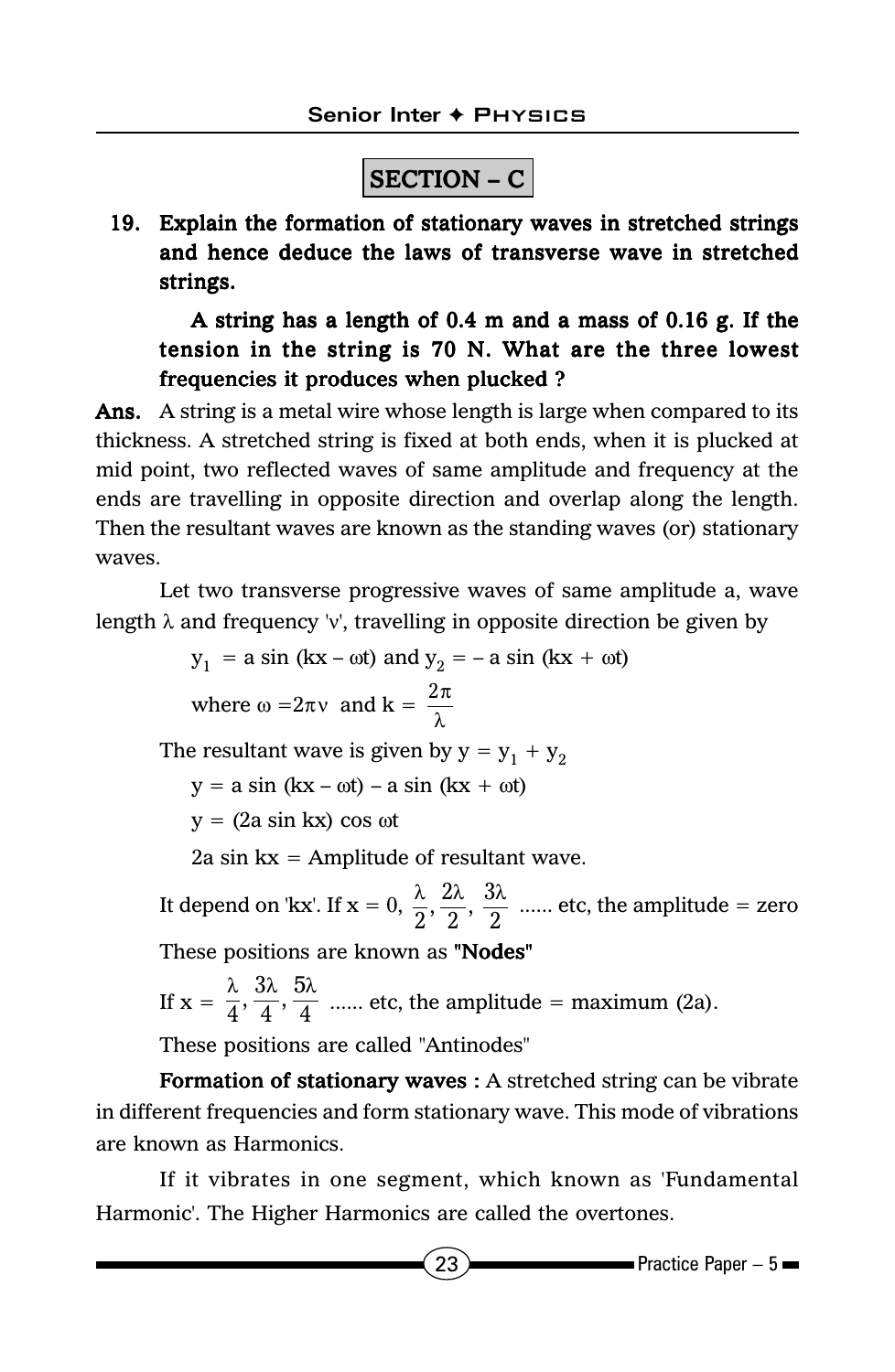It vibrates in two segments then the second Harmonic is called first overtone. Similarly the patterns of vibrations are as shown in figure.



If the string vibrates in 'P' segments and '*l*' is its length then length of each segment =  $\frac{v}{p}$ *l*

Which is equal to 
$$
\frac{\lambda}{2}
$$
  
\n
$$
\therefore \frac{l}{p} = \frac{\lambda}{2} \implies \lambda = \frac{2l}{p}
$$
\nHarmonic frequency  $v = \frac{v}{\lambda} = \frac{vp}{2l}$   
\n
$$
v = \frac{vp}{2l}
$$
 (1)

If 'T' is tension (stretching force) in the string and  $\mu$ ' is linear density then velocity of transverse wave (v) in the string is

$$
v = \sqrt{\frac{T}{\mu}}
$$
 (2)  
From the Eqs (1) and (2)  
Harmonic frequency  $v = \frac{p}{2l} \sqrt{\frac{T}{\mu}}$   
(24) **Practice Paper - 5**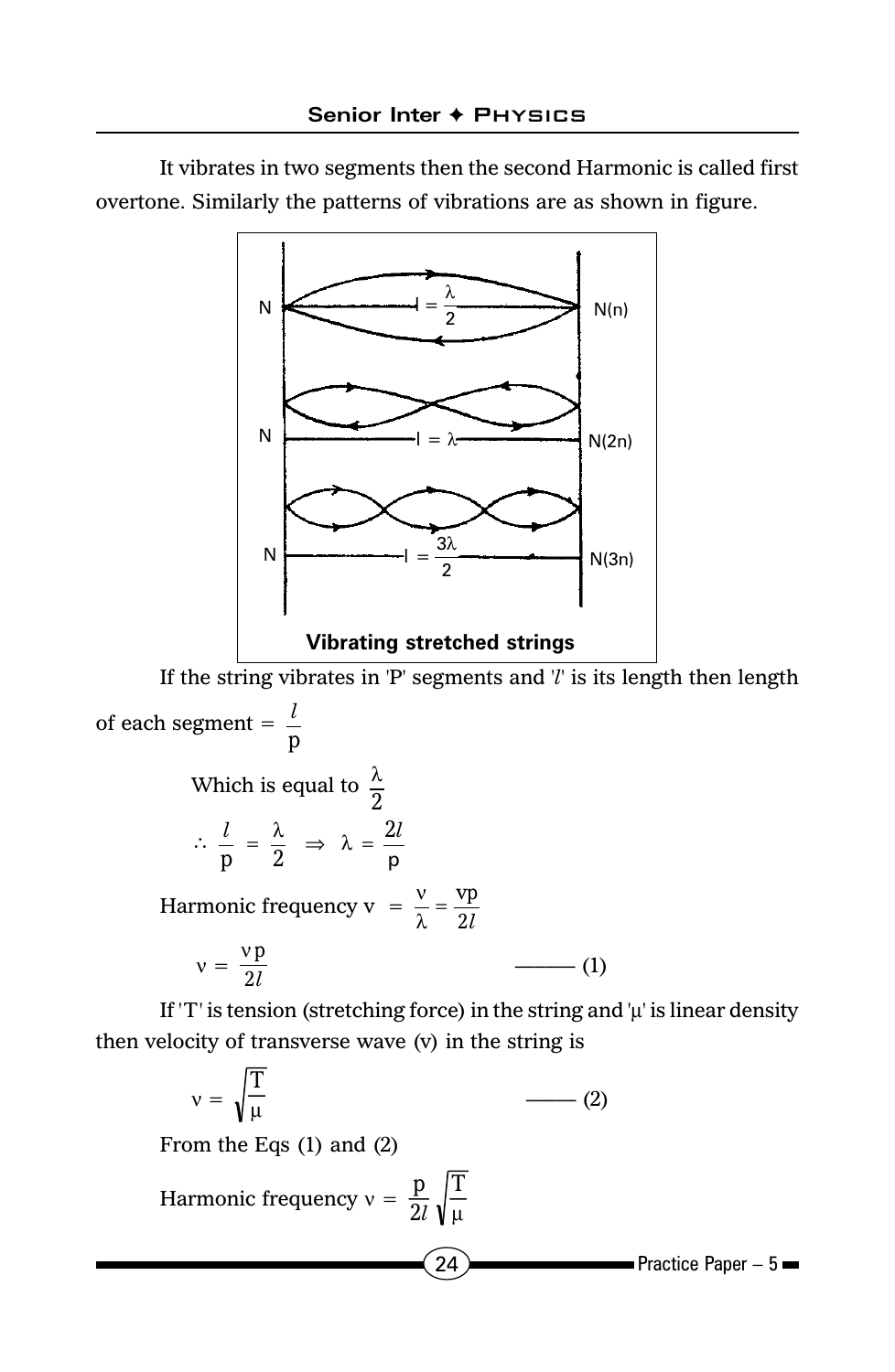If  $p = 1$  then it is called fundamental frequency (or) first harmonic frequency

$$
\therefore \text{ Fundamental Frequency } v = \frac{1}{2l} \sqrt{\frac{T}{\mu}}
$$
 (3)

If  $p = 2$  then it is first overtone (or) second harmonic frequency.

$$
v_1 = \frac{2}{2l} \sqrt{\frac{T}{\mu}} = 2v \tag{4}
$$

Similarly if  $p = 3$  then second overtone (or) third harmonic frequency.

$$
v_2 = \frac{3}{2l} \sqrt{\frac{T}{\mu}} = 3v \qquad \qquad \boxed{5}
$$

from the Eqs  $(3)$ ,  $(4)$  and  $(5)$ 

The ratio of the frequencies of harmonics are  $v : v_1 : v_2 = v : 2v : 3v$  $= 1 : 2 : 3$ 

∴ The frequencies of the overtones in a given vibrating length, are integral multiples of the fundamental in the same length.

### Laws of Transverse Waves along Stretched String :

Fundamental frequency of the vibrating string  $v = \frac{1}{2l} \sqrt{\frac{T}{\mu}}$  $\overline{c}$  $\mathbf 1$ *l*

**First Law**: When the tension (T) and linear density ( $\mu$ ) are constant, the fundamental frequency (ν) of a vibrating string is inversely proportional to its length.

∴  $v \propto \frac{1}{l}$  ⇒  $v \cdot l$  = constant, when 'T' and 'µ' are constant.

**Second Law :** When the length (*l*) and its, linear density (m) are constant the fundamental frequency of a vibrating string is directly proportional to the square root of the stretching force (T).

$$
\therefore v \propto \sqrt{T} \Rightarrow \frac{v}{\sqrt{T}} = \text{constant, when } l' \text{ and } \text{'m' are constant.}
$$

**Third Law**: When the length  $(l)$  and the tension  $(T)$  are constant, the fundamental frequency of a vibrating string is inversely proportional to the square root of the linear density (m).

$$
v \propto \frac{1}{\sqrt{\mu}} \Rightarrow v \sqrt{\mu}
$$
 = constant, when *'l'* and *'T'* are constant.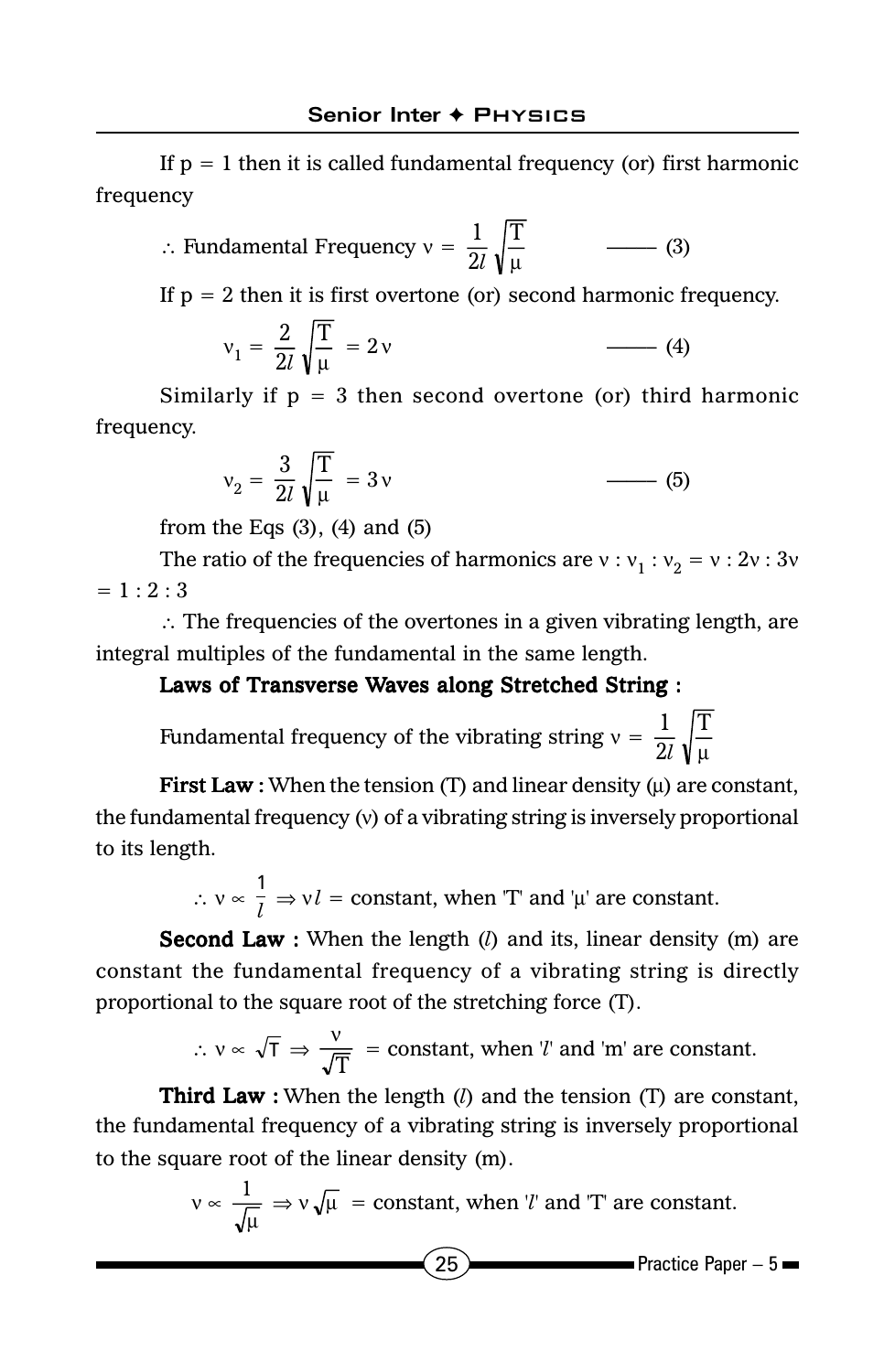**Problem :**  $l = 0.4$  m;  $M = 0.16g = 0.16 \times 10^{-3}$  kg;

$$
\mu = \frac{M}{I} = \frac{0.16 \times 10^{-3}}{0.4} = 0.4 \times 10^{-3} \text{ kg/m};
$$
  
\n
$$
T = 70 \text{ N}; v_n = \frac{P}{2I} \sqrt{\frac{T}{\mu}}
$$
  
\n
$$
v_1 = \frac{1}{2I} \sqrt{\frac{T}{\mu}} = \frac{1}{2 \times 0.4} \sqrt{\frac{70}{0.4 \times 10^{-3}}} = 523 \text{ Hz}
$$
  
\n
$$
v_2 = 2v_1 = 2 \times 523 = 1046 \text{ Hz}
$$
  
\n
$$
v_3 = 3v_1 = 3 \times 523 = 1569 \text{ Hz}
$$

20. Obtain an expression for the torque on a current carrying loop placed in a uniform magnetic field. Describe the construction and working of a moving coil galvanometer.

Ans. Torque acting on a coil carrying a current kept in a uniform **magnetic field :** Let a rectangular current loop ABCD of length  $l = AB =$ CD and width  $b = AD = BC$  carrying a current "i" be suspended in a magnetic field of flux density B.

The normal ON drawn to the plane of the coil makes an angle 'θ' with the magnetic field B.



**Torque on current loop**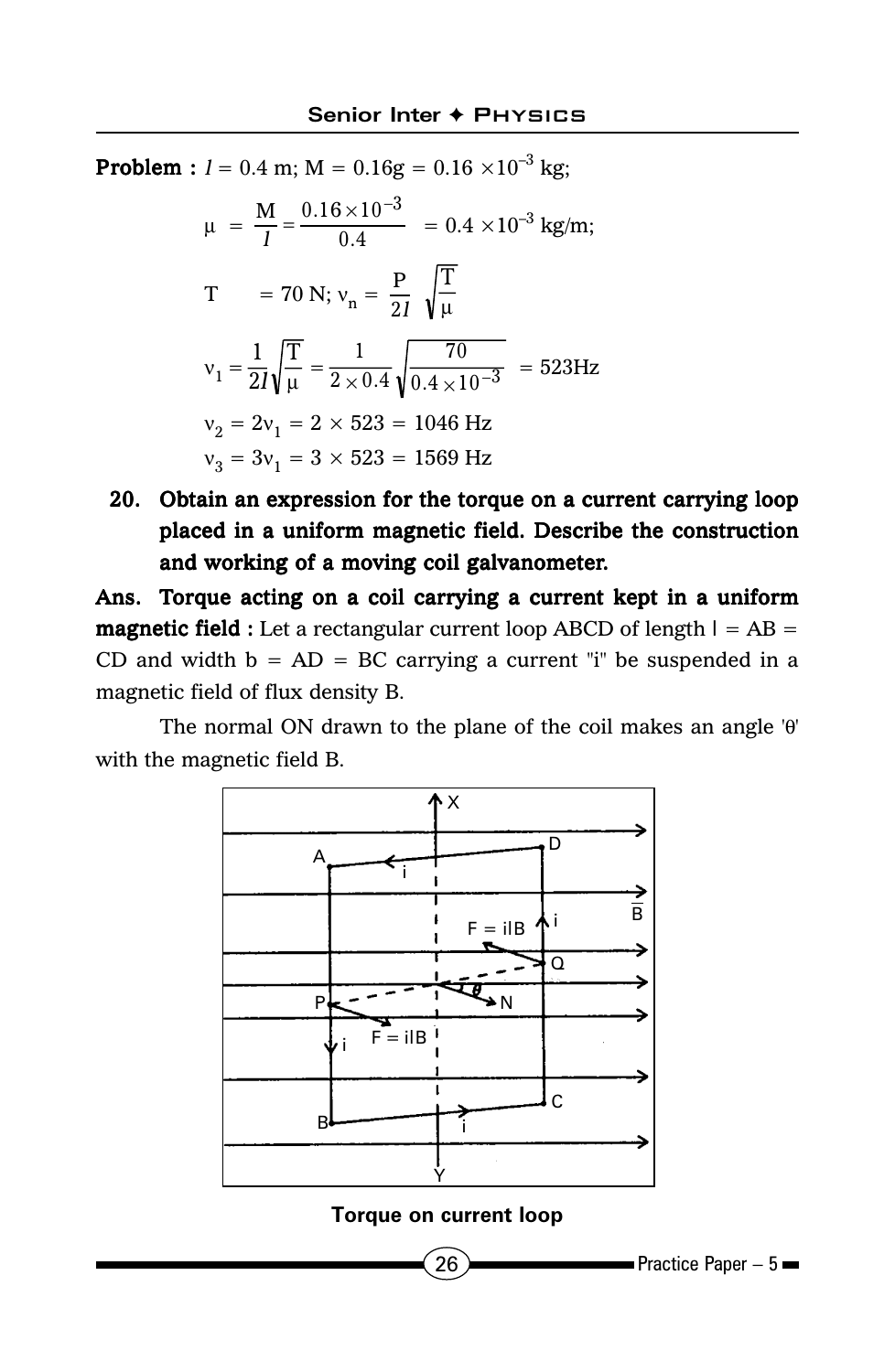Force on arm  $AD = i\bar{b} \times \bar{B}$  acting upwards along the axis of suspension

Force on arm BC =  $i\bar{b} \times \bar{B}$  acting downwards along the axis of suspension

Hence these two forces cancel.



Force on arm  $AB = iB$  acting perpendicular to the plane as shown. Force on arm  $CD = iB$  acting perpendicular to the plane as shown.

These two forces constitute a couple on the coil.

Moment of the couple = (Force)  $\times$  (Perpendicular distance between the  $forces) = i\mathbf{B}$  (PQ sin  $\theta$ )

Torque =  $i/B$  b sin $\theta$ 

But  $l \times b$  = Area of coil

∴ Torque = iAB sin θ

If the loop has 'n' turns the torque on the coil

τ = n i AB sin θ

If 'φ' is the deflection of the coil, that is the angle between the plane of the coil and magnetic field B

τ = n i AB cos φ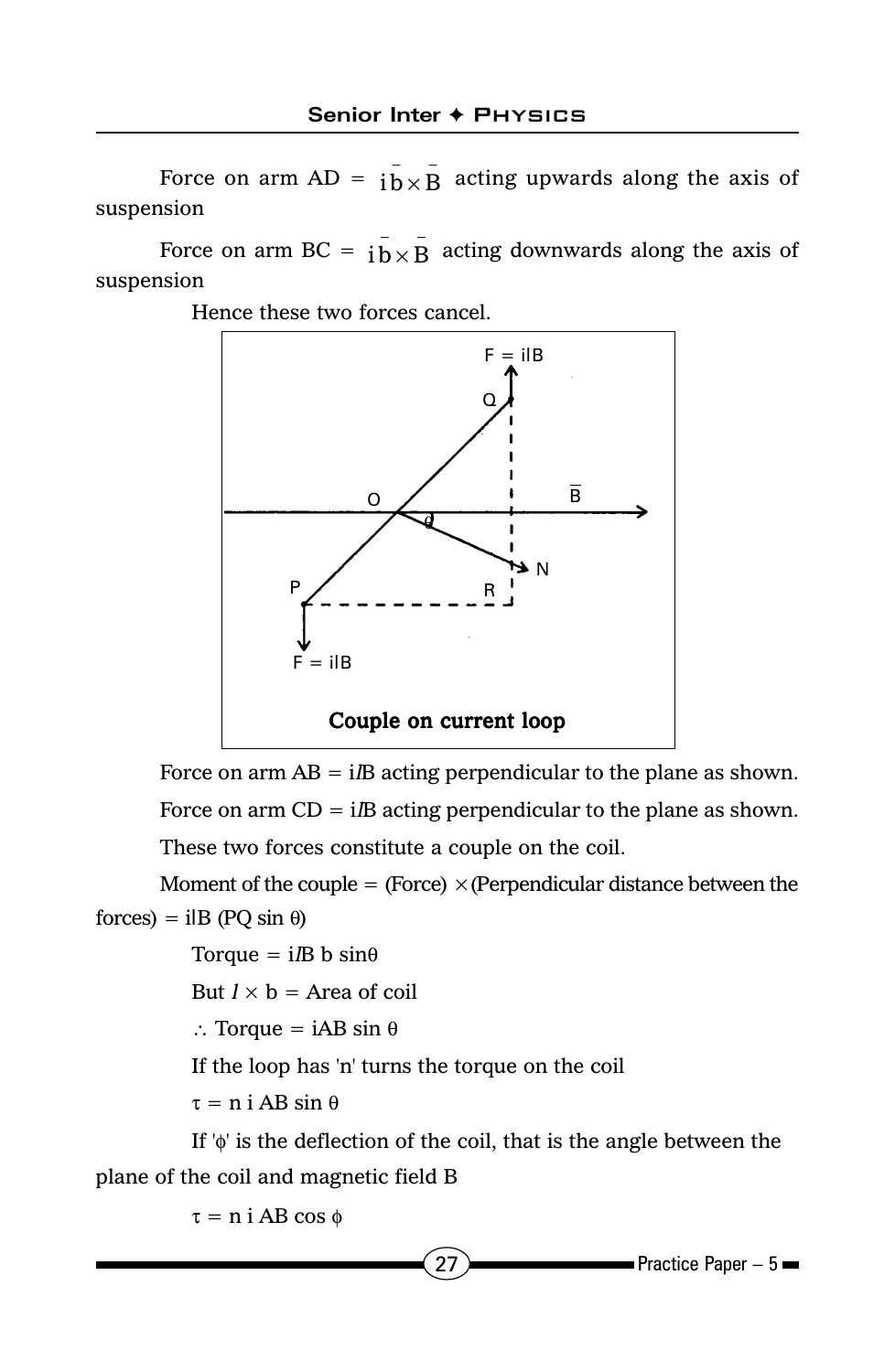#### Moving coil galvanometer :

**Principle :** When a current carrying coil is placed in the uniform magnetic field, it experiences a torque.

### Construction :

- i) It consists of a coil wound on a non metallic frame.
- ii) A rectangular coil is suspended between two concave shaped magnetic poles with the help of phosphor Bronze wire.
- iii) The lower portion of the coil is connected to a spring.
- iv) A small plane mirror M is fixed to the phosphor Bronze wire to measure the deflection of the coil.
- v) A small soft iron cylinder is placed with in the coil without touching the coil. The soft iron cylinder increases the induction field strength.
- vi) The concave shaped magnetic poles render the field radial. So maximum torque acting on it.
- vii) The whole of the apparatus is kept inside a brass case provided with a glass window.

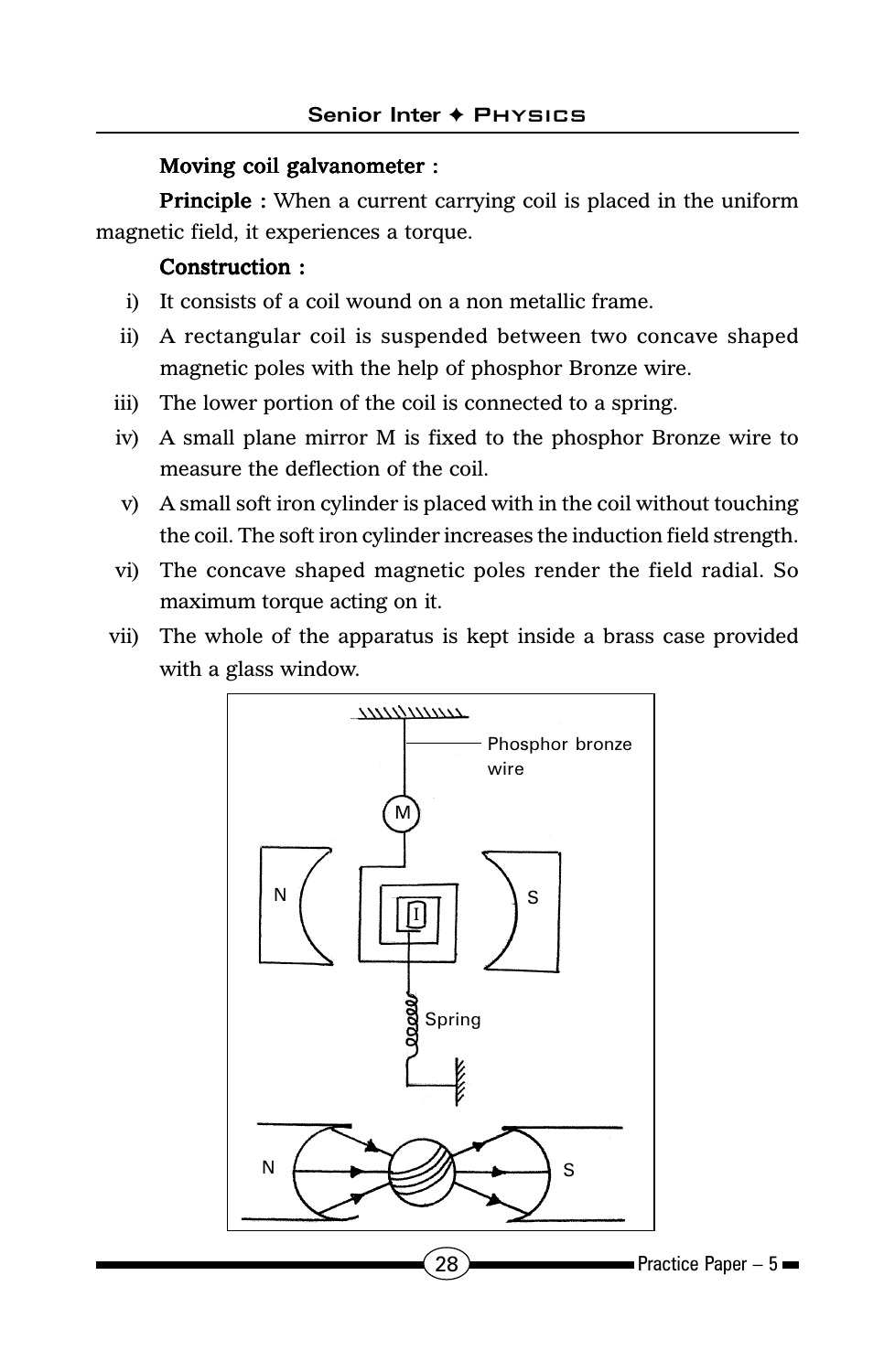### Theory :

Consider a rectangular coil of length l and breadth b and carrying current i suspended in the induction field strength B.

Deflecting torque  $(\tau) = B$  i A N  $\longrightarrow$  (5)

where  $A = Area$  of the coil

 $N =$  Total number of turns.

The restoring torque developed in the suspension =  $C \theta \longrightarrow (2)$ 

Where C is the couple per unit twist and  $\theta$  is the deflection made by the coil.

When the coil is in equilibrium position

Deflecting torque = Restoring torque

B i A N = C
$$
\theta
$$
  
\n $i = \left(\frac{C}{BAN}\right)$   
\nWhere K =  $\frac{C}{BAN}$  = Galvanometer constant.  
\n $i = K \theta \longrightarrow (3)$   
\n $i \propto \theta$ 

Thus deflection of the coil is directly proportional to the current flowing through it.

The deflection in the coil is measured using lamp and scale arrangement.

21. State the basic postulates of Bohr's theory of atomic spectra. Hence obtain an expression for the radius of orbit and the energy of orbital electron in a hydrogen atom.

### The radius of the first electron orbit of a hydrogen atom is  $5.3 \times 10^{-11}$  m. What is the radius of the second orbit ?

- Ans. a) Basic postulates of Bohr's theory are
	- 1) The electron revolves round a nucleus is an atom in various orbits known as stationary orbits. The electrons can not emit radiation when moving in their own stationary levels.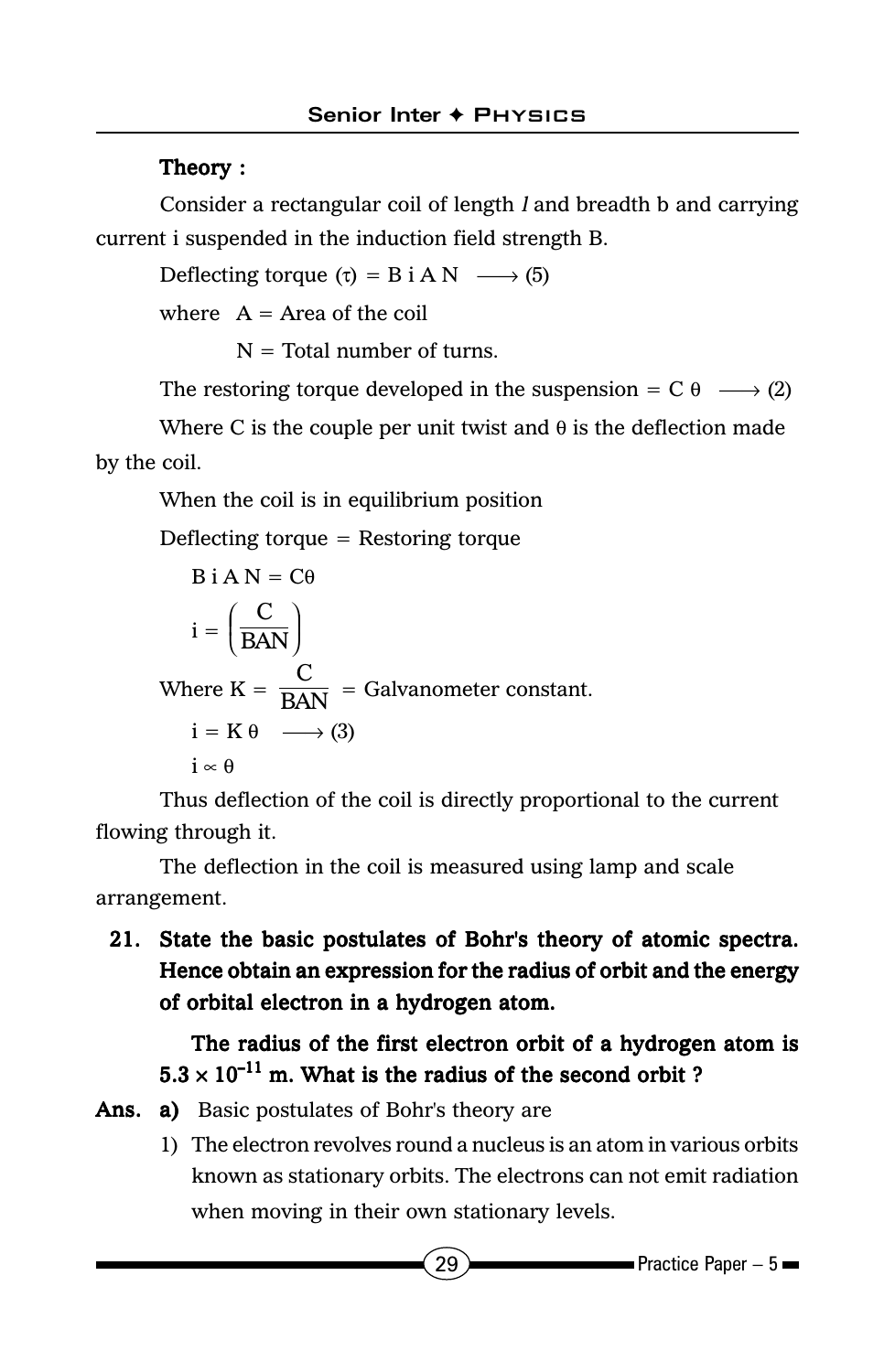2) The electron can revolve round the nucleus only in allowed orbits whose angular momentum is the integral multiple of  $\frac{h}{2\pi}$ 

i.e., 
$$
mv_nr_n = \frac{nh}{2\pi}
$$
  $\longrightarrow$  (1)

where  $n = 1, 2, 3...$ 

3) If an electron jumps from higher energy  $(E_2)$  orbit to the lower energy  $(E_1)$  orbit, the difference of energy is radiated in the form of radiation.

i.e., 
$$
E = hv = E_2 - E_1 \Rightarrow v = \frac{E_2 - E_1}{h}
$$
  $\longrightarrow$  (2)

- b) Energy of emitted radiation : In hydrogen atom, a single electron of charge  $\overline{e}$ , revolves around the nucleus of charge  $e$ in a circular orbit of radius  $r_n$ .
- 1) K.E. of electron : For the electron to be in circular orbit, centripetal force = The electrostatic force of attraction between the electron and nucleus.

From Coulomb's law,

$$
\frac{m_{vn}^2}{r_n} = \frac{Ke^2}{r_n^2} \longrightarrow (3)
$$
  
where  $K = \frac{1}{4\pi\epsilon_0} \longrightarrow (4)$   

$$
mv^2 = \frac{Ke^2}{r_n} \longrightarrow (5)
$$
  

$$
mv^2r_n = ke^2 \longrightarrow (6)
$$
  
Dividing (5) by (1),  $v_n = Ke^2 \times \frac{2\pi}{nh}$   
From (3), kinetic energy  $K = \frac{1}{2}mv_n^2 = \frac{Ke^2}{2r_n}$ 

 $30$  Practice Paper – 5

V

 $+e$ 

 $r_{n}$ 

e